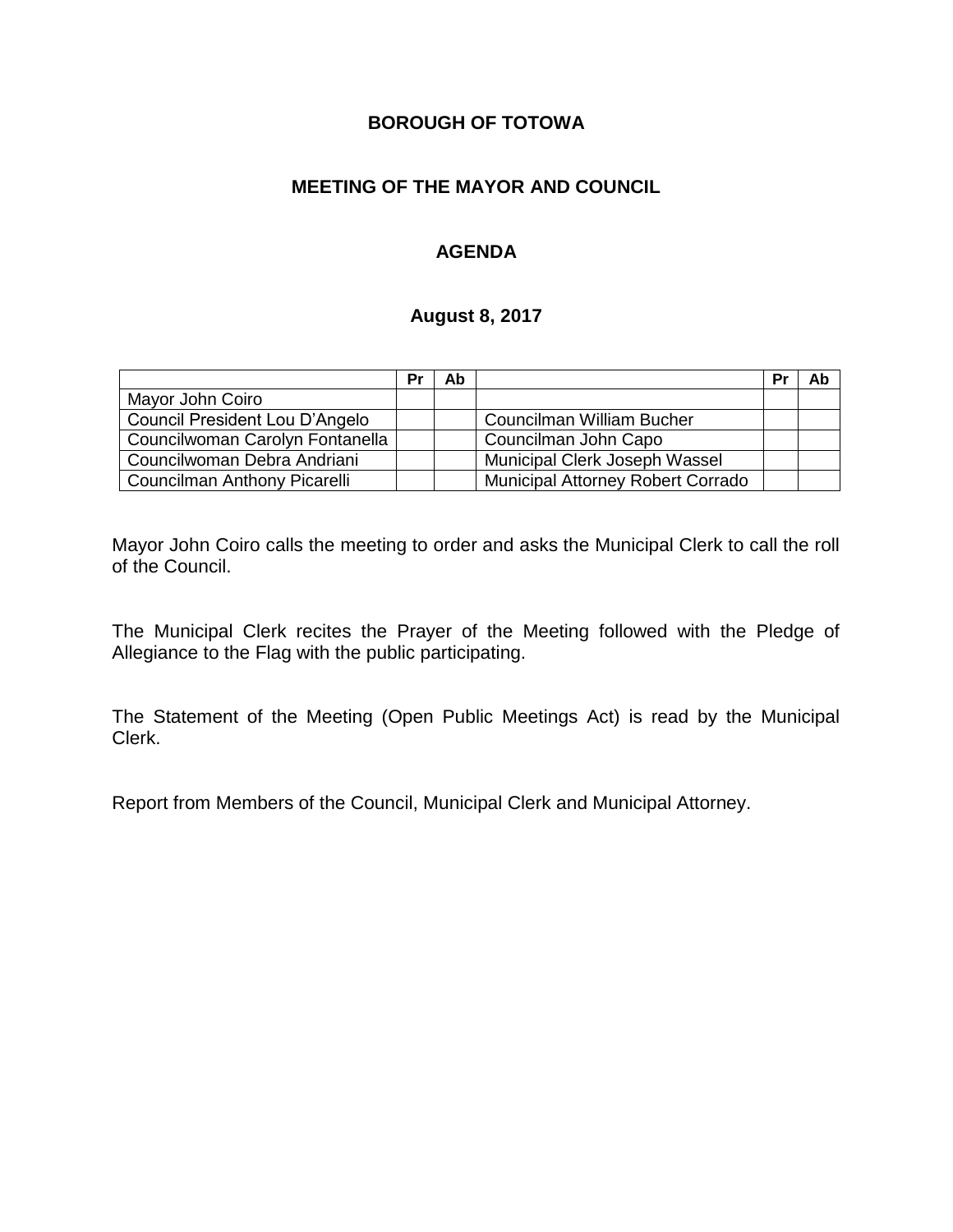Minutes of the Mayor and Council for the meeting of July 25, 2017.

# **COMMITTEE ON FINANCE: PICARELLI, D'ANGELO, FONTANELLA.**

Resolution No. 2017-17 for the payment of bills.

Resolution authorizing the Treasurer to issue refunds to various property owners pursuant to State Tax Court judgments.

Resolution authorizing the Treasurer to issue checks for the redemption of Tax Sale Certificate #15-00007 for 264 Winifred Drive, Block 163, Lot 17.

Resolution Authorizing Extension Of Due Date For Payment Of 3<sup>rd</sup> Quarter 2017 Taxes.

## **COMMITTEE ON PUBLIC SAFETY: D'ANGELO, FONTANELLA, BUCHER.**

Grade increase for Patrolman Joseph Flynn, Patrolman Douglas Spinella and Patrolman Thomas Bevacqua from Grade 3 to Grade 2.

Recommendation of the Committee to make a promotion in the Borough of Totowa Police Department.

Appointment by the Mayor.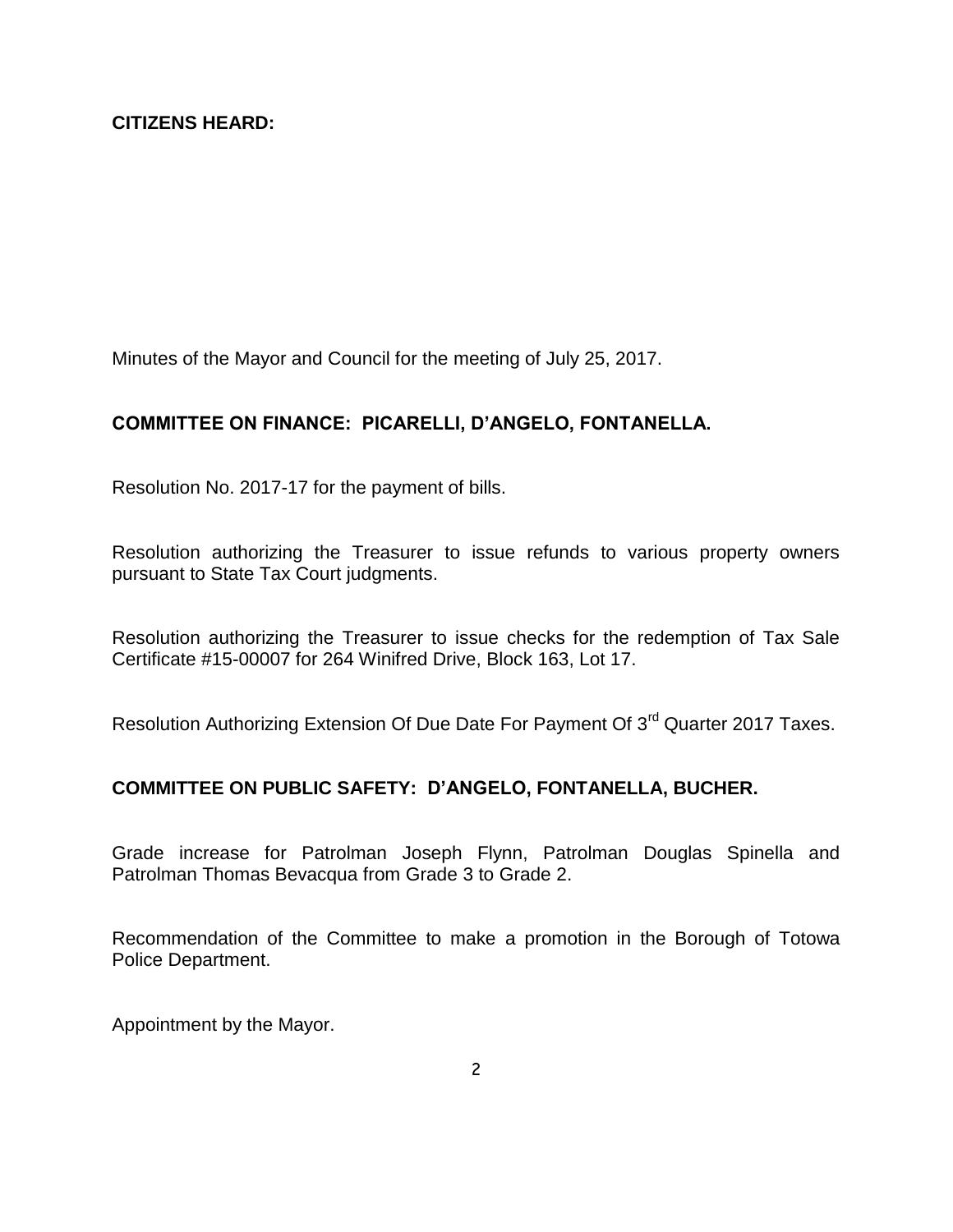Confirm the promotion.

Payment of the annual contribution for 2017 to the Borough Of Totowa First Aid Squad, Inc. in the amount of \$15,000.00.

#### **COMMITTEE ON PUBLIC WORKS: BUCHER, CAPO, PICARELLI.**

Resolution to go into closed session at the conclusion of the regular agenda to discuss a personnel item.

Resolution Authorizing Professional Engineering Services For The 2017 Road Program.

Change Order No. 1 for a net increase of \$14,870.80 and Payment Estimate No. 3 (Final) in the amount of \$54,284.19 to Midwest Construction, Inc. for the Hobart Place Improvements.

## **COMMITTEE ON ENG. & PUB. PROPERTY: FONTANELLA, ANDRIANI, D'ANGELO.**

Letter from American Legion Memorial Post No. 227 requesting permission to use the Municipal Parking Lot on Saturday, August 26, 2017 for their trip to Atlantic City.

Letter from the Passaic Valley Elks #2111 requesting permission to have Fellner Place – in front of their premises – closed for parking for a fundraiser on Sunday, September 17, 2017.

Street Closing Authorized By The Mayor.

#### **COMMITTEE ON LIAISON & INSPECTION: ANDRIANI, BUCHER, CAPO.**

Change Order No. 1 for a net of \$0.00 and Payment Estimate No. 2 (Final) in the amount of \$43,167.32 to Sita Construction Co., Inc. for the Tennis Court at Lincoln Fields.